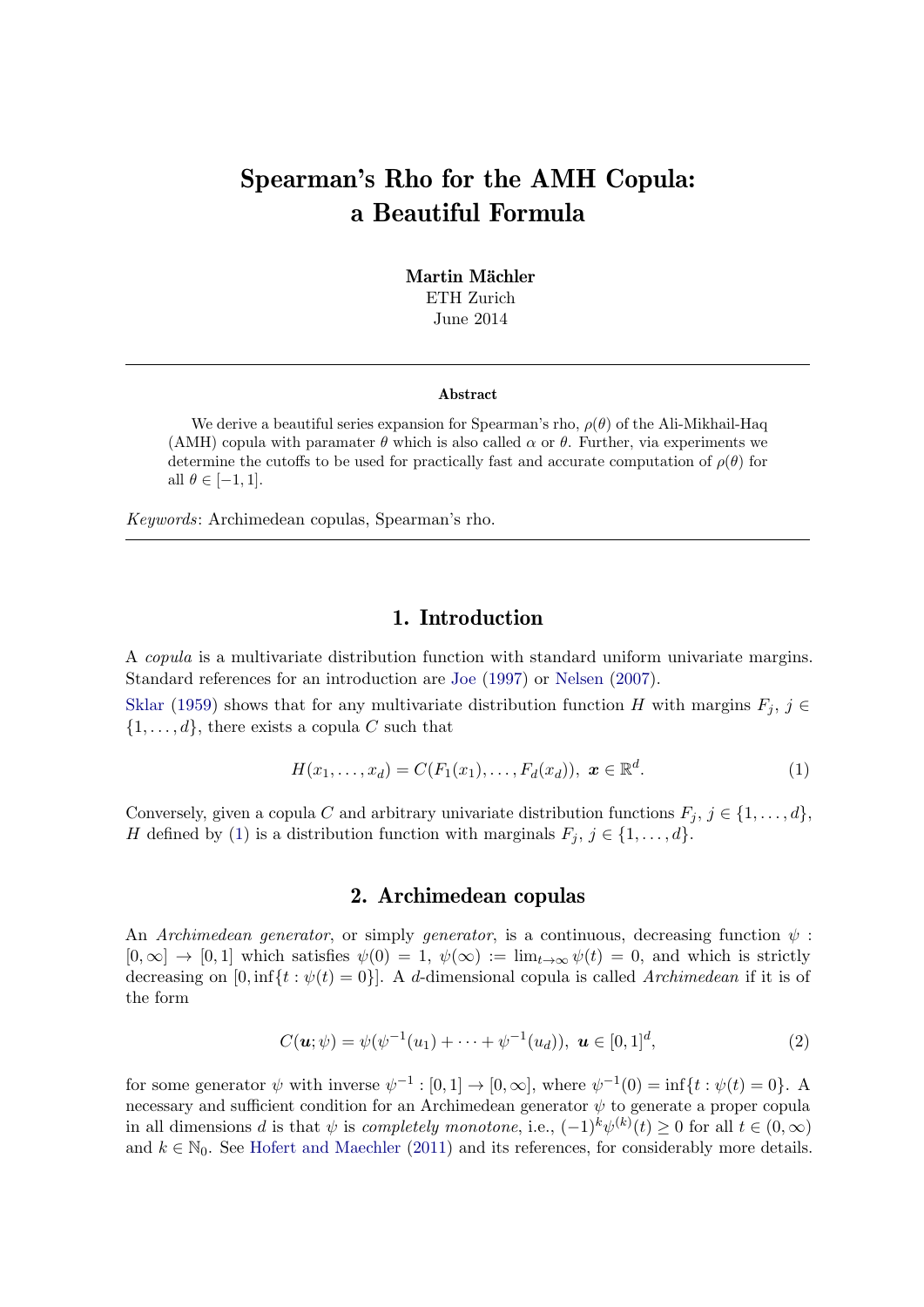#### 2.1. The Ali-Mikhail-Haq (AMH) copulas

An Ali-Mikhail-Haq (AMH) copula with parameter  $\theta$ ,  $\theta \in [-1, 1)$  (where the right boundary,  $\theta = 1$  can sometimes be considered valid) has generator

<span id="page-1-0"></span>
$$
\psi_{\text{AMH}}(t,\theta) = \frac{1-\theta}{\exp(t) - \theta}.
$$
\n(3)

For,  $\theta = 0$ , clearly  $\psi(t) = \exp(-t)$ , corresponds to independence. Both "rank based" association measures or correlations, Kendall's  $\tau$  and Spearman's  $\rho$ , are montone in  $\theta$ , and hence have the same sign as  $\theta$ .

Kendall's tau is equal to

$$
\tau_{\theta} = 1 - \frac{2((1 - \theta)^2 \log(1 - \theta) + \theta)}{3\theta^2},\tag{4}
$$

for  $\theta \in [0, 1)$ ,  $\tau$  is in  $[0, \frac{1}{3}]$  $\frac{1}{3}$ ). The formula [\(4\)](#page-1-0) needs care when  $\theta$  is close to zero, and we provide tauAMH() in the copula package, using a Taylor series for small  $|\theta|$ , see help(tauAMH).

# <span id="page-1-1"></span>3. Spearman's Rho  $(\rho)$  for AMH

#### 3.1. The beautiful formula

[Nelsen](#page-15-1) [\(2007,](#page-15-1) ex. 5.10, p. 172) provides the following formula for Spearman's  $\rho$  for the AMH copula,

$$
\rho(\theta) = \frac{12(1+\theta)}{\theta^2} \cdot \text{dilog}(1-\theta) - \frac{24(1-\theta)}{\theta^2} \cdot \log(1-\theta) - \frac{3(\theta+12)}{\theta},\tag{5}
$$

where his "dilogarithm" dilog(x) = Li<sub>2</sub>(1 – x) = polylog(1 – x, 2), and Li<sub>2</sub>(x) is the usual definition of the dilogarithm (also called "Spence's function"),

$$
\text{Li}_2(z) = -\int_0^z \frac{\ln(1-u)}{u} \, \mathrm{d}u = \sum_{k=1}^\infty \frac{z^k}{k^2}, \quad z \in \mathbb{C} \setminus [1, \infty), \tag{6}
$$

where the infinite sum is only applicable for  $|z| < 1$ .

With the boundaries for  $\theta \in \{-1, 1\}$ , this leads to a range of  $\rho$  in the interval  $[33 - 48 \log 2, 4\pi^2 - 39]$ or approximately [−0.2711, 0.4784].

It is clear that formula [\(5\)](#page-1-1) cannot be used for  $\theta = 0$  and further inspection reveals that it also heavily suffers from cancellation for  $|\theta| \ll 1$ .

In order to compute  $\rho$  accurately for all values of  $\theta$ , we look at the Taylor series of the respective terms in [\(5\)](#page-1-1) and will find a beautiful infinite series formula for  $\rho(\theta)$ .

$$
\rho(\theta) = \frac{12(1+\theta)}{\theta^2} \cdot \text{Li}_2(\theta) - \frac{24(1-\theta)}{\theta^2} \cdot \log(1-\theta) - \frac{3(\theta+12)}{\theta}
$$
  
=  $3/\theta \cdot (4(1+\theta)/\theta \cdot \text{Li}_2(\theta) - 8(1-\theta)/\theta \cdot \log(1-\theta) - (\theta+12))$   
=  $\frac{3}{2} \cdot r(\theta)$  where (7)

<span id="page-1-3"></span><span id="page-1-2"></span>
$$
=\frac{6}{\theta} \cdot r(\theta), \quad \text{where} \tag{7}
$$

$$
r(\theta) := 4(1 + \frac{1}{\theta}) \cdot \text{Li}_2(\theta) - 8(\frac{1}{\theta} - 1) \cdot \log(1 - \theta) - (\theta + 12). \tag{8}
$$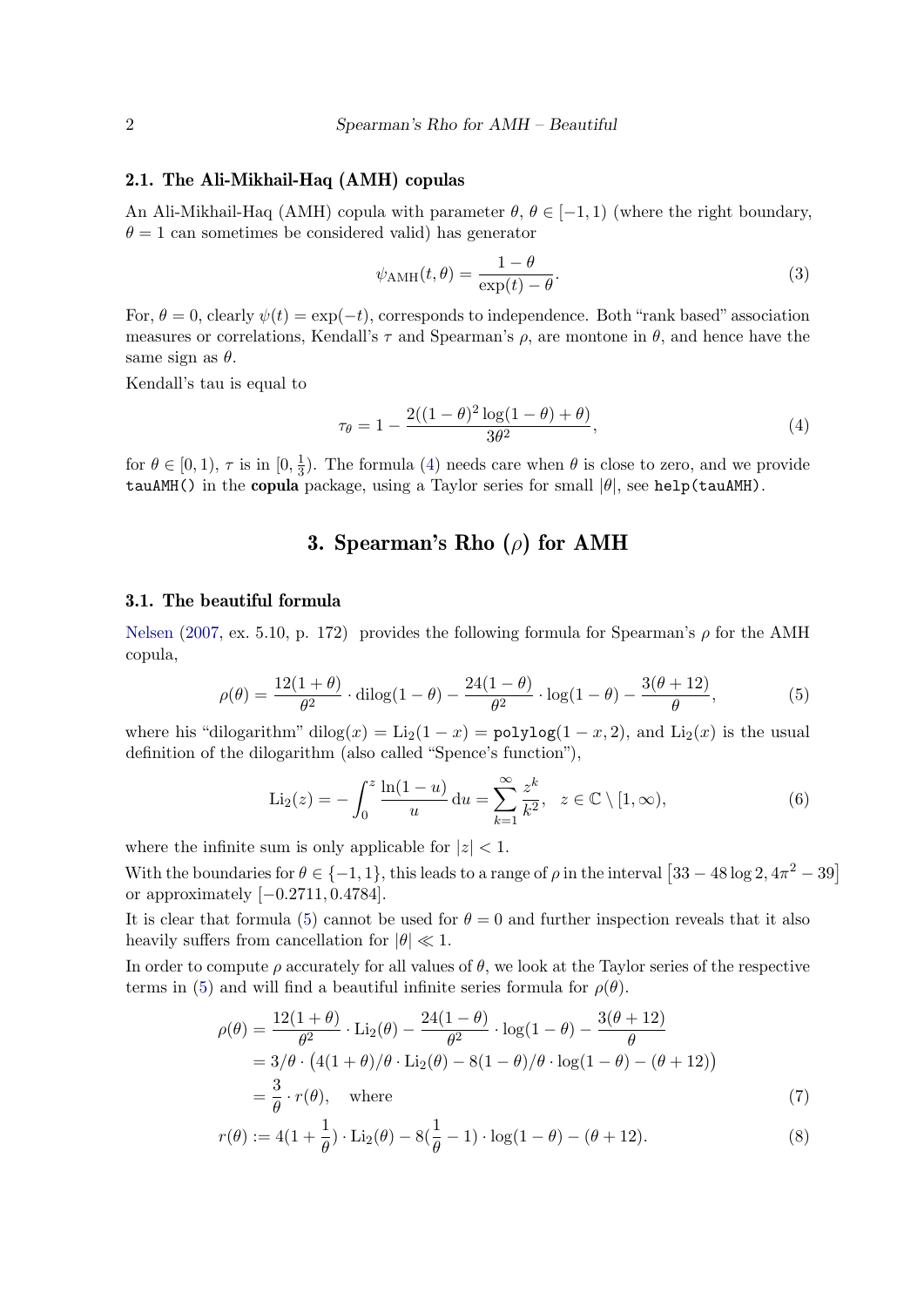Now, we plug in the Taylor series of both  $\text{Li}_2(\theta) = \sum_{k=1}^{\infty} \frac{\theta^k}{k^2}$  $\frac{\theta^{\kappa}}{k^2}$ , hence

$$
r_1(\theta) := (1 + \frac{1}{\theta}) \cdot \text{Li}_2(\theta) = \text{Li}_2(\theta) + \frac{1}{\theta} \cdot \text{Li}_2(\theta) = \sum_{k=1}^{\infty} \frac{\theta^k}{k^2} + \sum_{k=1}^{\infty} \frac{\theta^{k-1}}{k^2} =
$$
  
=  $1 + \sum_{k=1}^{\infty} \frac{k^2 + (k+1)^2}{k^2 (k+1)^2} \theta^k,$  (9)

and  $\log(1 - \theta) = \theta + \frac{\theta^2}{2} + \frac{\theta^3}{3} + \ldots = \sum_{k=1}^{\infty} \frac{\theta^k}{k}$  $\frac{d^n}{k}$ , hence

$$
r_2(\theta) := (1 - \frac{1}{\theta}) \log(1 - \theta) = \sum_{k=1}^{\infty} \frac{\theta^k}{k} - \sum_{k=1}^{\infty} \frac{\theta^{k-1}}{k} = -1 + \sum_{k=1}^{\infty} \frac{\theta^k}{k(k+1)}.
$$
 (10)

Consequently, first from [\(8\)](#page-1-2), then plugging in [\(9\)](#page-2-0) and [\(10\)](#page-2-1),

$$
r(\theta) = 4r_1(\theta) - 8r_2(\theta) - (12 + \theta) =
$$
  
\n
$$
= (4 \cdot 1 - 8(-1) - 12) + (4 \cdot \frac{5}{4} - 8 \cdot \frac{1}{2} - 1)\theta + \sum_{k=2}^{\infty} \left(\frac{4(k^2 + (k+1)^2)}{k^2(k+1)^2} - \frac{8}{k(k+1)}\right)\theta^k =
$$
  
\n
$$
= 0 + 0 \cdot \theta + \sum_{k=2}^{\infty} \frac{4(k^2 + (k+1)^2) - 8k(k+1)}{k^2(k+1)^2} \theta^k =
$$
  
\n
$$
= \sum_{k=2}^{\infty} \frac{4(2k^2 + 2k + 1)^2 - 8k(k+1)}{k^2(k+1)^2} \theta^k =
$$
  
\n
$$
= \sum_{k=2}^{\infty} \frac{4}{k^2(k+1)^2} \theta^k = \sum_{k=2}^{\infty} \frac{\theta^k}{\binom{k+1}{2}},
$$
\n(11)

a beautiful formula with reciprocal binomial coefficients, and finally, as  $\rho(\theta) = \frac{3}{\theta} \cdot r(\theta)$  [\(7\)](#page-1-3) from the above,

$$
\rho(\theta) = \sum_{k=1}^{\infty} \frac{3}{\binom{k+2}{2}^2} \cdot \theta^k = \frac{\theta}{3} + \frac{\theta^2}{12} + \frac{3\theta^3}{100} + \frac{\theta^4}{75} + \dots
$$
\n(12)

the "beautiful formula" for Spearman's  $\rho$  of an AMH copula with parameter  $\theta$ . Compare this compact formula

$$
\rho(\theta) = \sum_{k=1}^{\infty} \frac{3\theta^k}{\binom{k+2}{2}^2}
$$

with the original three term formula [\(5\)](#page-1-1) which involves dilog() and  $log()$ , to understand why I call it beautiful. Note further that the "beautiful formula" clearly shows the approximate linearity of  $\rho(\theta)$  for small | $\theta$ . Note that the first few coefficients  $a_k$  in  $\rho(\theta) = \sum_{k=1}^{\infty} a_k \theta^k$  are

> require(sfsmisc) #--> mat2tex(), mult.fig(), eaxis()

> k <- 1:9; ak <-  $MASS:$ :  $fractions(12/((k+1)*(k+2))^2)$ >  $rbind(k = k, \degree$ \$a\_k\$ = as.character(ak))

<span id="page-2-1"></span><span id="page-2-0"></span>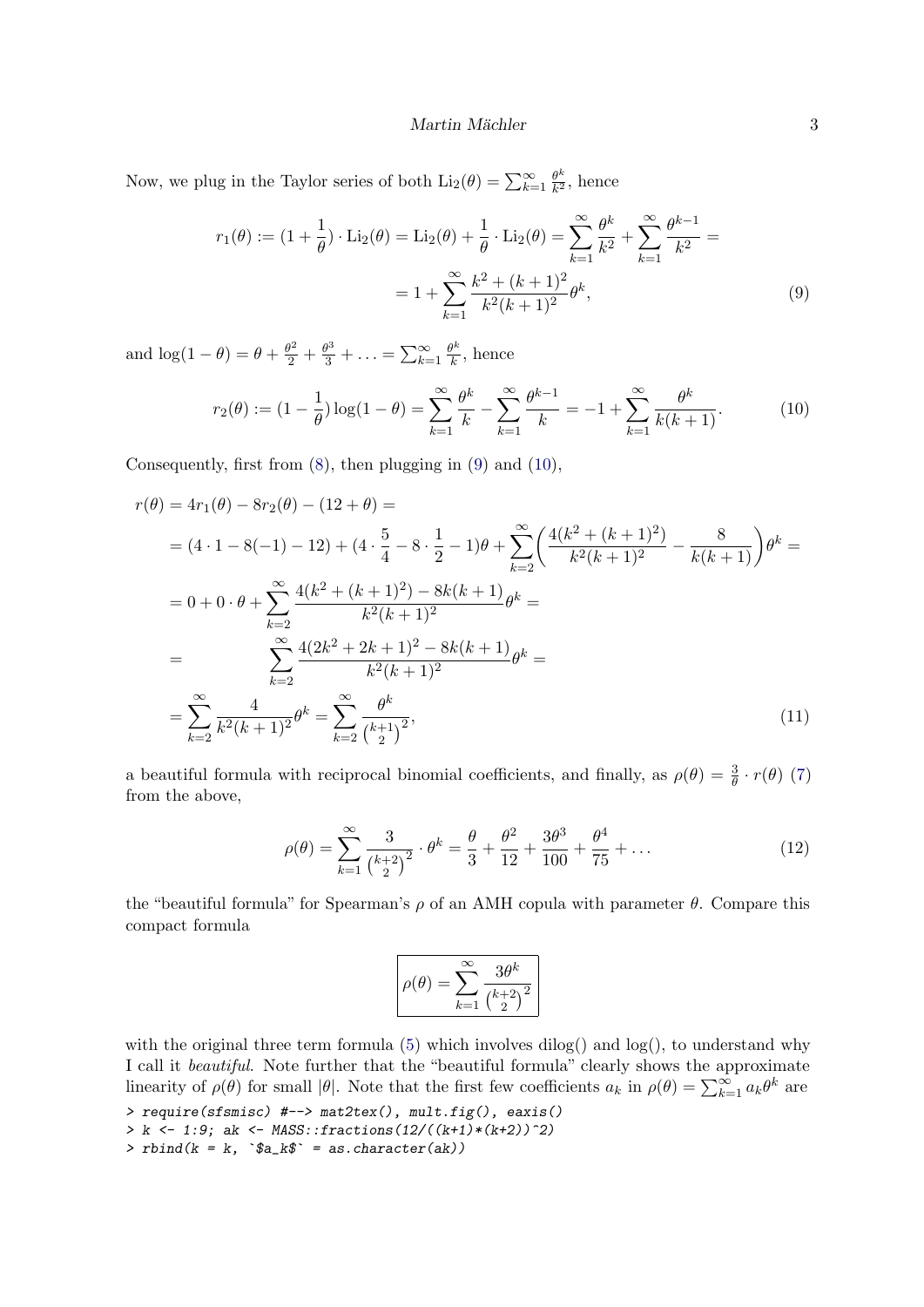|  |  |  |  | $ a_k $ 1/3   1/12   3/100   1/75   1/147   3/784   1/432   1/675   3/3025 |
|--|--|--|--|----------------------------------------------------------------------------|

#### 3.2. Accurate and efficient R implementation of  $\rho_{AMH}$

In the following R code, we use a as short form for the copula parameter  $\theta$  (which is also called  $\alpha$  in the literature):

```
> ##' Version 1: Direct formula from Nelsen:
> .rhoAmh.1 \le function(a) {
     Li2 \leftarrow gsl:divig(a)12 * (1 + a) / a<sup>2</sup> * Li2 - 24 * (1 - a) / a<sup>2</sup> * log1p(- a) - 3 * (a + 12) / a
   }
> .rhoAmh.1b <- function(a) {
     Li2 \leftarrow gsl::dilog(a)
     ## factored out 3/a from version 1:
     3/a * (4 * (1 + a) / a * Li2 - 8 * (1 - a) / a * log1p(- a) - (a + 12))}
> ##' Version 2:
> .rhoAmh.2 <- function(a, e.sml = 1e-11) {
     stopifnot(length(a) \leq 1)if(abs(a) \le e.sml) { ## if |a| \le 1, do better than the direct formula:
         a*(1/3 + a*(1/12 + a*(3/100 + a/75)))} else { ## regular a
         Li2 \leftarrow gsl::dilog(a)
         3/a * (4 * (1 + 1/a) * Li2 - 8 * (1/a - 1) * log1p(-a) - (a + 12))}
   }
> ##' Series version with N terms:
> rhoAmh. T <- function(a, N) {
       stopifnot(length(N) == 1, N == as.integer(N), N >= 1)if(N \leq 4)switch(N,
                   a/3,
                   a/3*(1 + a/4),
                   a*(1/3 + a*(1/12 + a* 3/100)),a*(1/3 + a*(1/12 + a*(3/100 + a/75))))else { ## N >= 5
           n <- N:1 #--> sum smallest to largest
           if(is(a, "mpfr")) ## so all computations work in high precision
               n \leftarrow mfr(n, precBits = max(.getPrec(a)))cf \leftarrow ## 3/choose(n+2, 2)^2
                3/((n+1)*(n+2)/2)^2a2n \leq outer(n,a, function(x,y) y^x) ## a2n[i,j] := a[j] \cap n[i]
           colSums(cf * a2n)}
   }
```
Now, the first graphical exploration, notably of the original Nelsen formula, .rhoAmh.1() and its variant very slight improvement .rhoAmh.1b()

```
> r1 <- curve( .rhoAmh.1 (x), 1e-20, .1, log="x", n=1025)
> r1b \le curve( .rhoAmh.1b(x), n=1025, add=TRUE, col=2)
> r2 <- curve( Vectorize( .rhoAmh. 2)(x), n=1025, add=TRUE,
```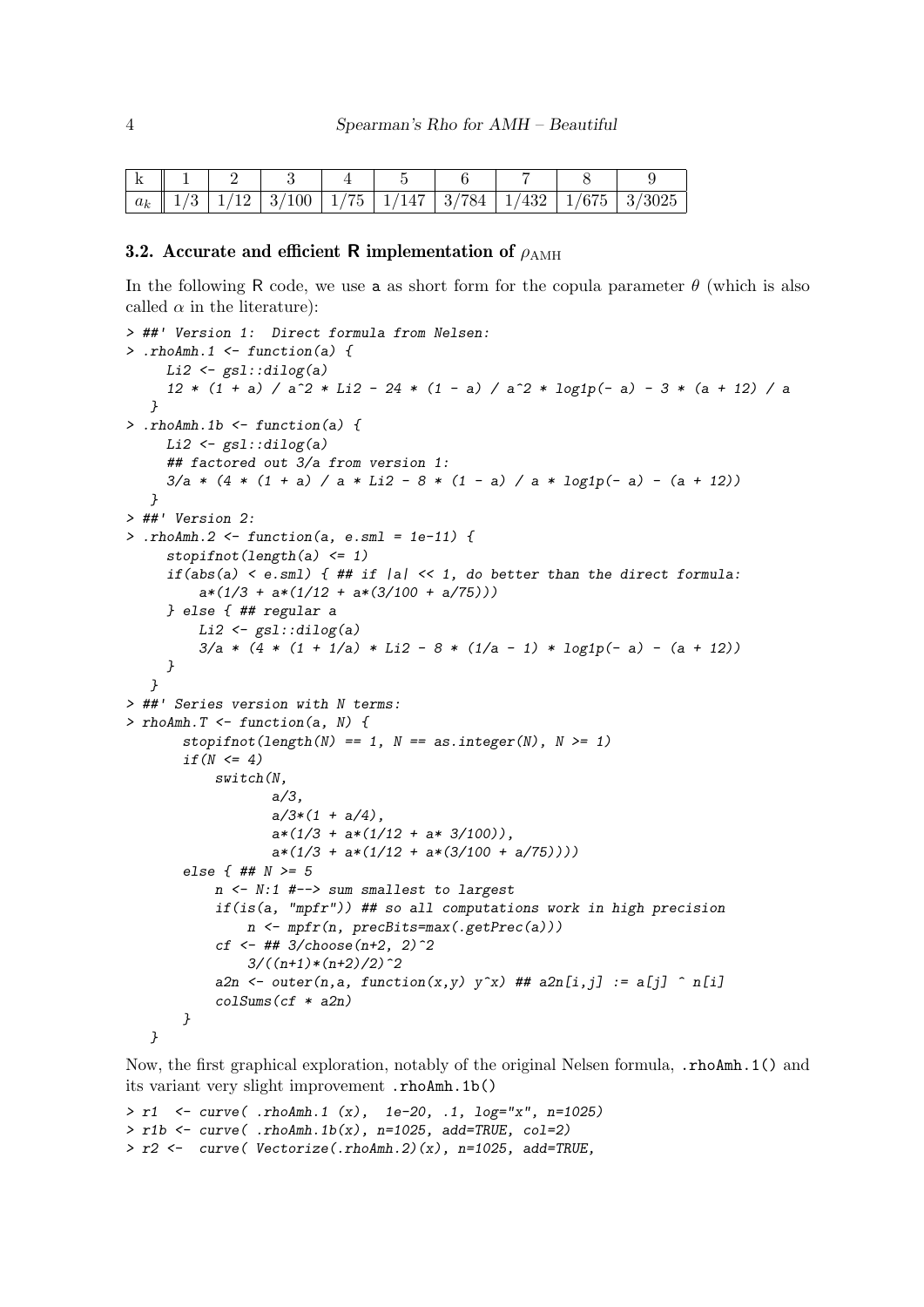```
col=adjustcolor('blue4", 1/4), 1wd = 5)> tab <- cbind(as.data.frame(r1), y.b = r1b$y, y2 = r2$y)
```


expose the big problems (y-values between -400'000 and 200'000 where  $|\rho()| < 1$  is known!). Investingating tab shows that 1b is very slightly better than 1, but looking closer, e.g. also with curve(.rhoAmh.1(x),  $1e-20$ , .1,  $log="x"$ ,  $n=1025$ ,  $vlim=c(-1,1)*.1$ ), shows that Nelsen's direct formula is really unusable for  $|\theta| < 10^{-11}$  approximately.

So, .rhoAmh.2() using a 4-terms series approximation for  $|\theta| < e$ .sml is much better, but it is still not good enough, as is revealed by drawing it once with its default cutoff **e.** sml=  $10^{-11}$ and then in red with a higher cutoff  $10^{-6}$  (and in log-log and regular y-axis scale):

```
> if(require("sfsmisc")) {
       myAxes <- function(sides) for(s in sides) eaxis(s)
  } else {
      myAxes <- function(sides) for(s in sides) axis(s)
   }
> rhoAcurve \leq function(k, ..., log = "",
                         ylab = substitute({rho^*"*"}[2](x,KK), list(KK=k)))
       curve(Vectorize(.rhoAmh.2)(x, k), n=1025, ylab=ylab, log=log,
             xaxt = if(grepl("x", log, fixed=TRUE)) "n" else "s",
             yaxt = if(grepl("y", log, fixed=TRUE)) "n" else "s", ...)
> e.s <- eval(formals(.rhoAmh.2)$e.sml); t0 <- e.s * .99999
> op \leq sfsmisc::mult.fig(2, marP = -c(1.4,1,1,1))$old.par
> rhoAcurve(e.s, 1e-18, 1e-1, log = "xy", ylab=""); myAxes(1:2)> lines(t0, .rhoAmh.2(t0), type="h", lty=3, lwd = 3/4)
> rhoAcurve(1e-6, add=TRUE, col=adjustcolor(2, 1/3), lwd=4)
> rhoAcurve(1e-6, 1e-18, 1, log="x", col="tomato"); myAxes(1)
> par(op)
```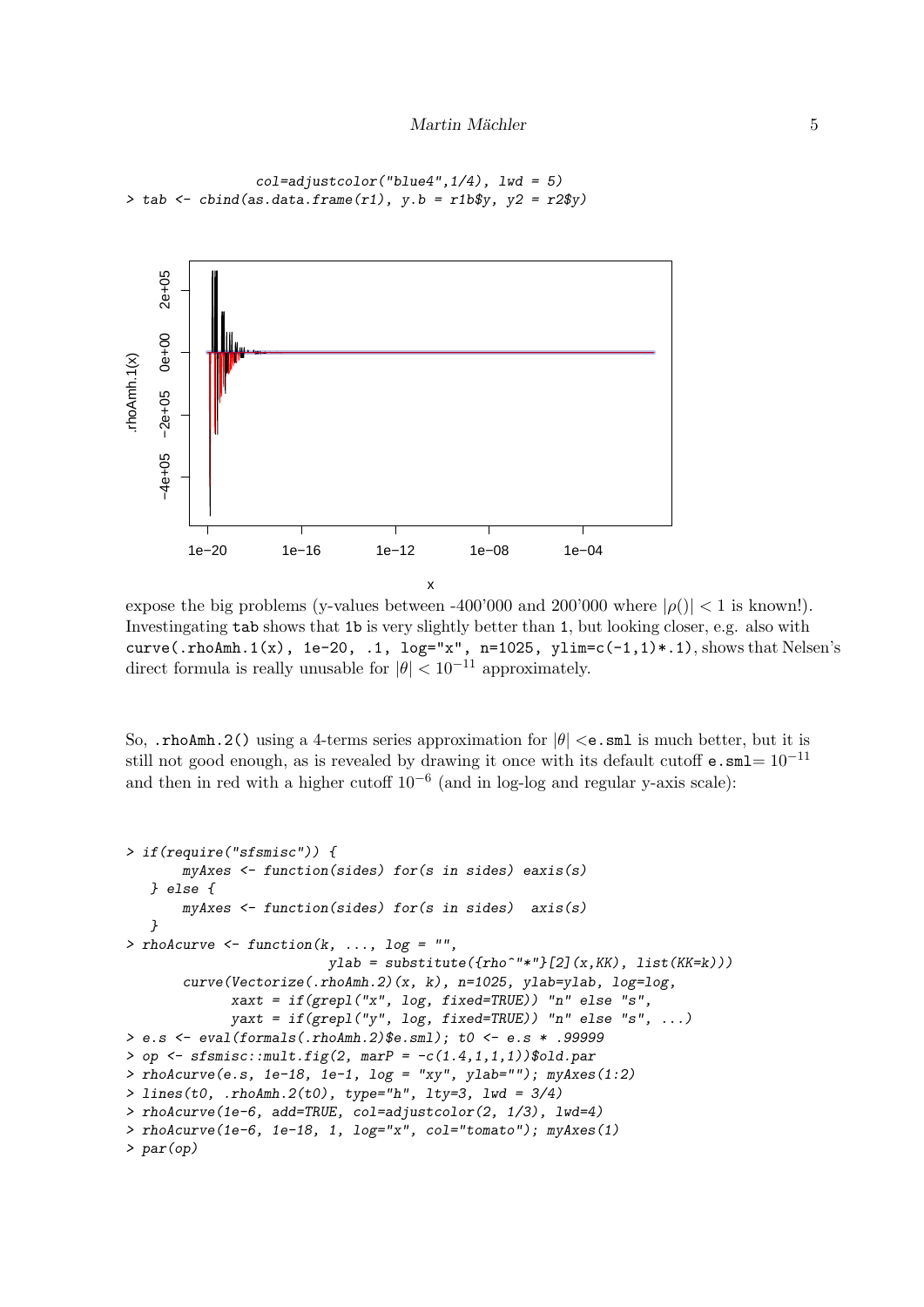

So the default cutoff  $(10^{-11})$  is too small, as the explicit (Nelsen) formula breaks down between the cutoff and  $\approx 10^{-7}$ . Hence we are aiming for a cutoff  $> 10^{-7}$ , momentarily =  $10^{-6}$ , and zoom into its neighborhood:

```
> rhoAcurve(1e-6, 1e-7, 1e-5, log = "y", col="tomato"); myAxes(2)
> abline(v=1e-6, lty=3, lwd=1/2)
```


Use still a larger cutoff:

> cc <- 1e-4 ; op <- mult.fig(2, marP=  $-c(1,0,1,1)$ )\$old.par > rhoAcurve(cc, 1e-6, 1e-3,  $log = "xy", col="tomato", ylab=""); myAxes(1:2)$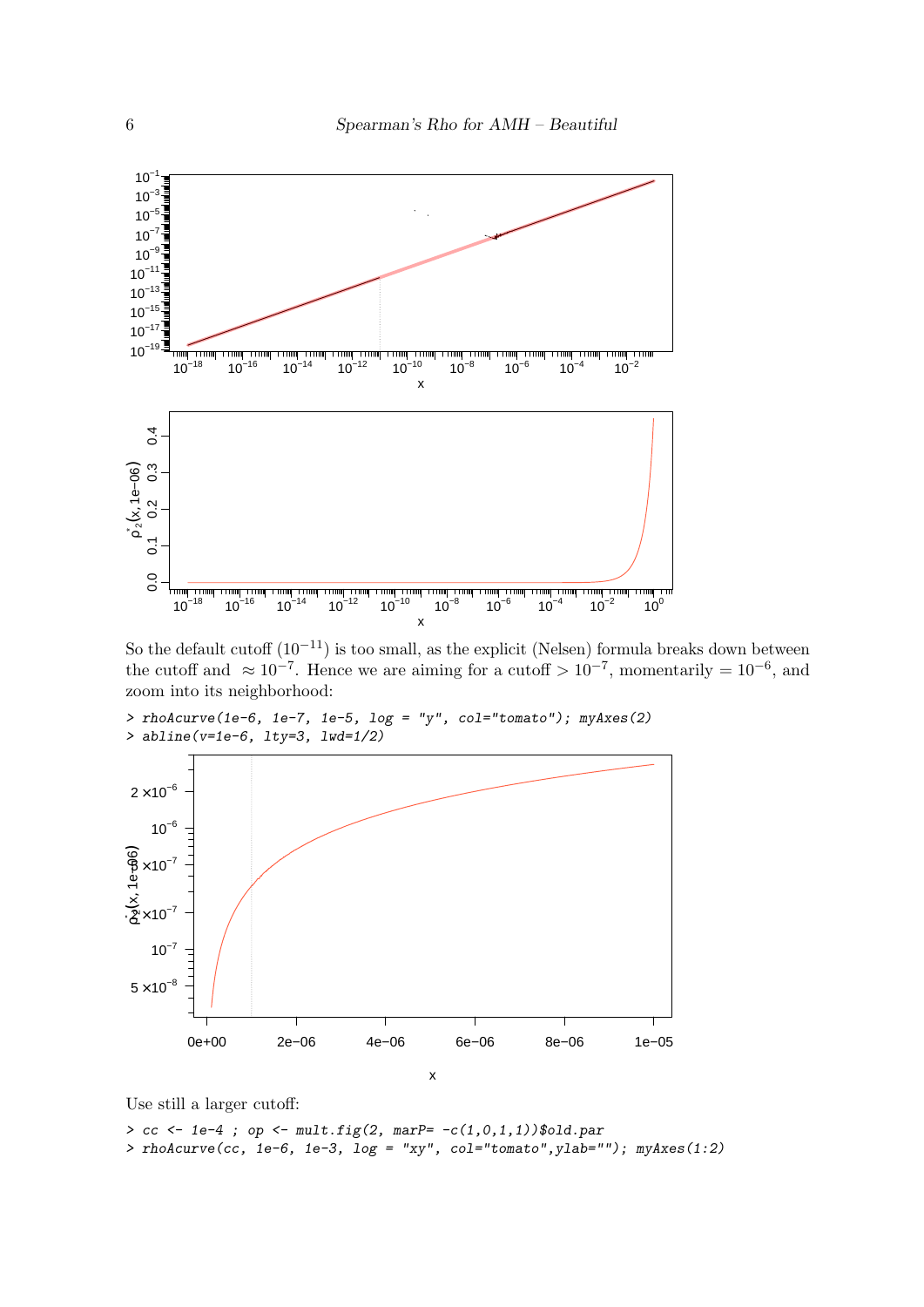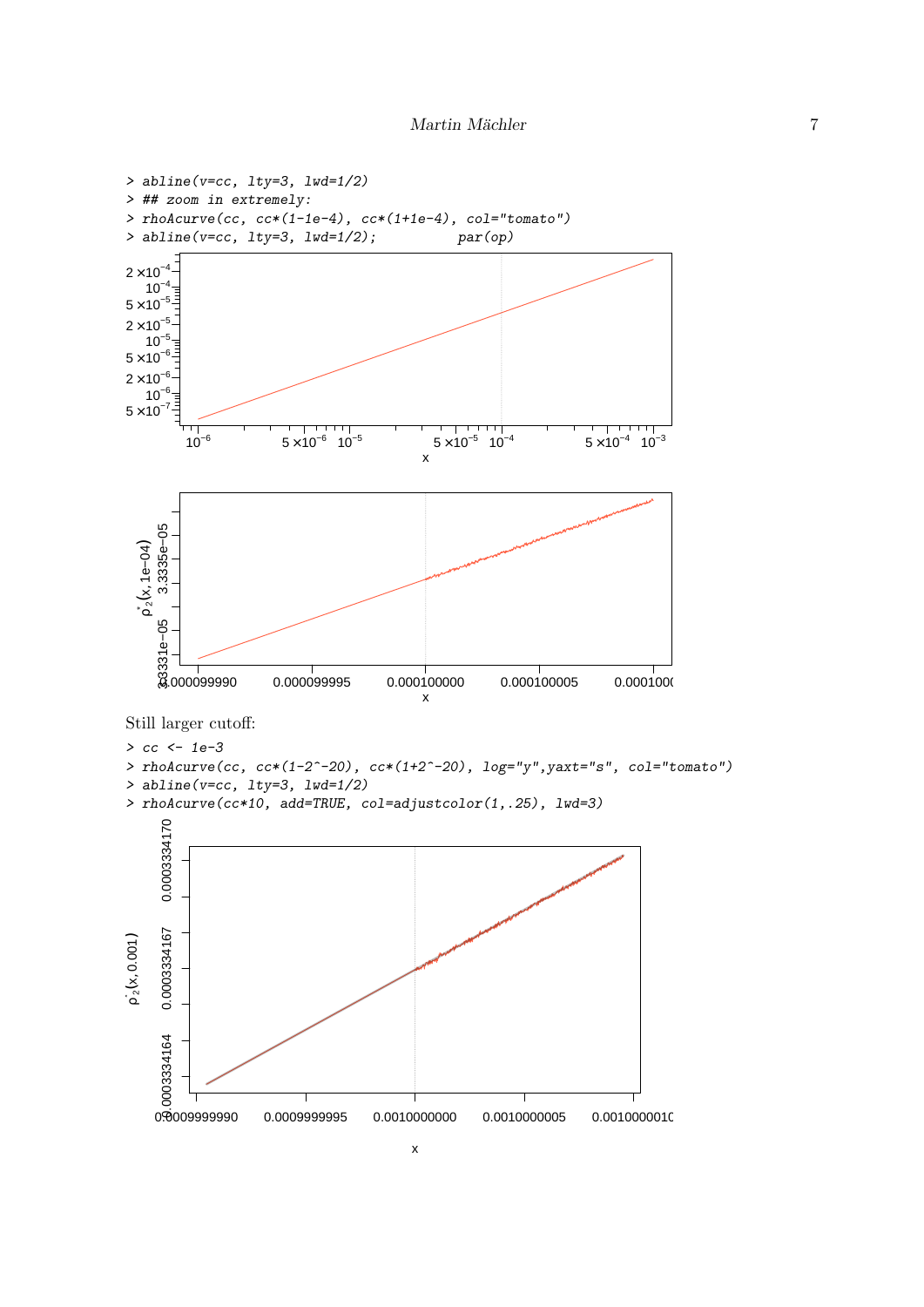```
> cc < -0.01> rhoAcurve(cc, cc*(1-2^-20), cc*(1+2^-20), log="y",yaxt="s", col="tomato")
> abline(v=c, lty=3, lwd=1/2)
> rhoAcurve(cc*10, add=TRUE, col=adjustcolor(1,.25),lwd=5)
```


And "visibly", it still seems perfect. This would suggest that a 4-terms approximation is to be preferred to the direct formula for  $|\theta < 10^{-3}|$ , possibly even  $|\theta < 10^{-2}|$ . We will determine the best k-terms series approximation for different cutoffs for  $k = 1, 2, 3, 4, 5$ , in the following. Looking at the series approximations (first order up to 6-th order) a first time,

```
> a <- 2^seq(-30,-1, by = 1/32)# 0 < a <= 0.5
> rho. T \leftarrow vapply(1:6, rhoAmh.T, a=a, numeric(length(a)))> op <- mult.fig(mfcol=c(1,3), mgp=c(2.5,.8,0))$old.par
> matplot(a, rhoA.T, type="l")
> matplot(a, rhoA.T, type="l", log="y", yaxt="n") ; myAxes(2)
> matplot(a, rhoA.T, type="l", log="xy", axes=FALSE); myAxes(1:2);box()
> par(op)
```
Still larger . . .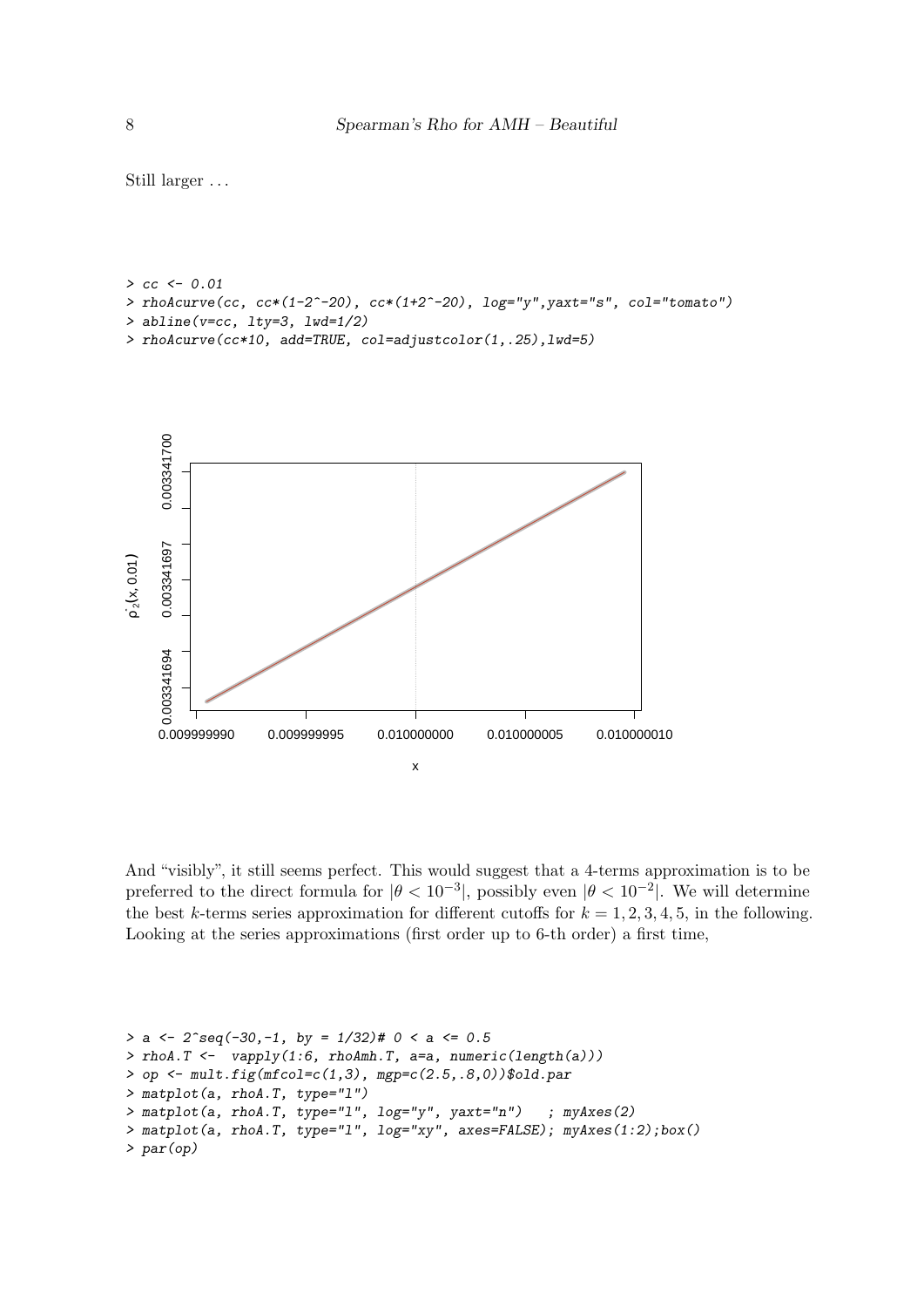

Now, rather look at the relative approximation error of the different Taylor series approximations:

```
> rhoA.true <- rhoAmh.T(a,50)
> chk.w.mpfr <- FALSE ## Sys.info()[["user"]] == "maechler"
> if(chk.w.mpfr) {
       require(Rmpfr)## get the "really" "true" values:
       print(system.time(rhA.mp <- rhoAmh.T(mpfr(a, prec=256), 50))) ## 3.95 sec (lynne)
       print(system.time(rhA.mp1 <- rhoAmh.T(mpfr(a, prec=256), 60))) ## 4.54 sec
       stopifnot(all.equal(rhA.mp, rhoA.true, tol = 1e-15))
           print(all.equal(rhA.mp, rhoA.true, tol = 1e-20)) ## 6.99415....e-17 [64bit, lynne]
       ## see if the 50 terms have converged:
       print( all.equal(rhA.mp, rhA.mp1, tol = 1e-30) )
       ## "Mean relative difference: 2.4958....e-22"
       ## ==> 50 terms seem way enough for double prec
   }
> matplot(a, 1 - \text{rhoA.T} / \text{rhoA.true, type="1", log='y")}
```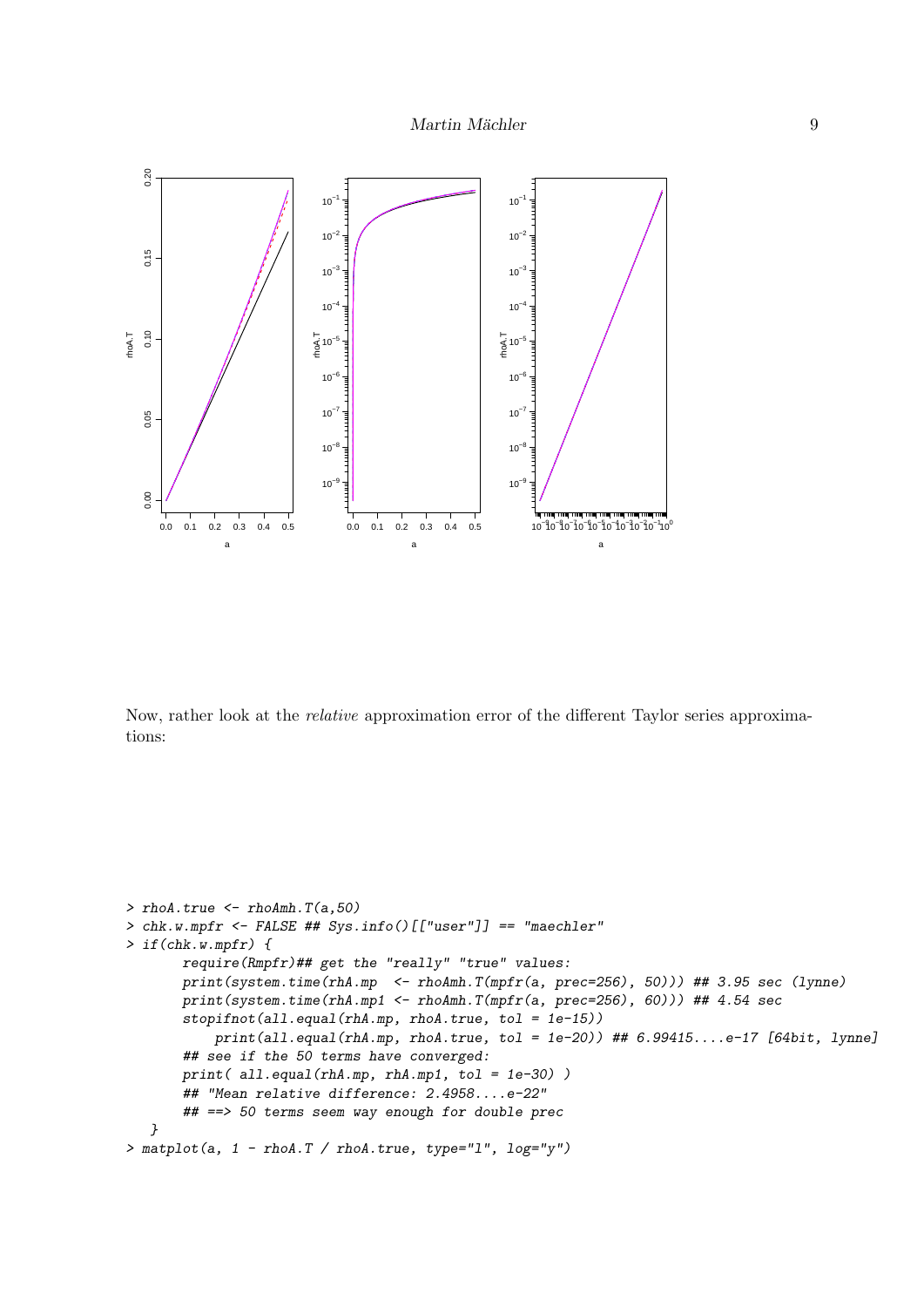

We rather provide a function for *visualizing* the relative approximation errors of the different Taylor series approximations in a flexible way:

```
> pl.relE.rhoAMH <- function(N.max, N.inf = 50, N.min = 1, 12a.lim = c(-30, -1),
                               n.p.u = 2<sup>2</sup>round(log2(1000 / diff(l2a.lim))),
                                cut.rA2 = 1e-7.
                                colX = adjustcolor("midnightblue", 0.5), ...{
       stopifnot(length(l2a.lim) >= 2, l2a.lim < 0, n.p.u >= 1,
                  N.max >= N.min, N.min >= 1, N.inf > N.max + 4,
                  (N3 \leq c(N.min, N.max, N.inf)) == as.integer(N3))a \leq 2 \text{ erg}(12a.1im[1], 12a.1im[2], by = 1/n.p.u)N.s < - N.min:N.maxrho A. true \leftarrow rho A m h. T(a, N. inf)rhoA.T <- vapply(N.s, rhoAmh.T, a=a, numeric(length(a))) # matrix
       rhoA.v2 <- Vectorize(.rhoAmh.2)(a, cut.rA2) # "Li2()+direct" below
       ## matplot() compatible colors and lty's
       cols <- palette()[1 + (N.s-1) %% 6]
       ltys <- (1:5) [1 + (N.s-1) %% 5]
       matplot(a, 1 - rhoA.T / rhoA.true, type="1", log="xy",
                col=cols, lty=ltys, axes=FALSE, frame=TRUE, ...)
       myAxes(1:2)
       lines(a, 1 - rhoA.v2 / rhoA.true, col = colX, lwd=3)legend("topleft", c(paste0("N=",N.s), "Li2()+direct"),
              col=c(cols, colX), \text{lty}=c(\text{ltys}, 1), \text{lwd}=c(rep(1, \text{length}(N.s)), 3),cex = .75, bty = "n")invisible(list(a=a, rhoA.T=rhoA.T, rhoA.v2 = rhoA.v2))}
```
Note that the "Li2()+direct" comparison is only for  $a = \theta > 10^{-7}$ , as that is used as cutoff per default,  $cut.rA2 = 1e-7$ . And now look at the "very nice" pictures, using  $12a = log<sub>2</sub>(a)$  to choose the range of  $a = \theta$ :

```
> op <- mult.fig(2, mark = -c(1.5, 1.5, 2, 1))$old.par
> pl.relE.rhoAMH(4, l2a=c(-53,-1), ylab="")
```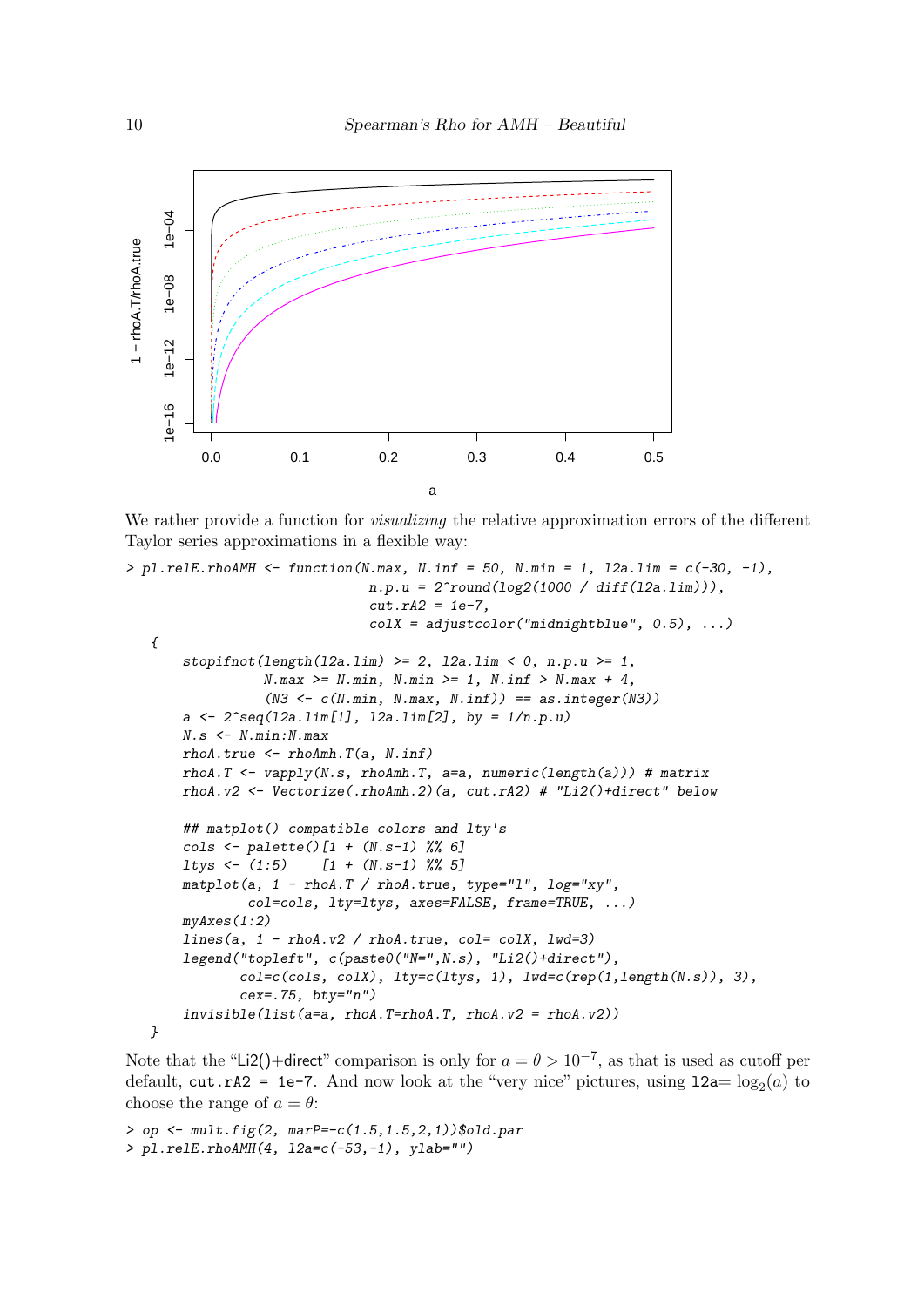```
> pl.relE.rhoAMH(6, ylab="")
```


Successively zooming in "to the right", to larger a, first, with range  $2^{-12} - 2^{-3}$ , and up to 12 terms, then zooming into range  $2^{-8} - 2^{-.5}$ , and using 20,

```
> mult.fig(2, marP=-c(1.5, 1.5, 2, 1))
> pl.relE.rhoAMH(12, l2a=c(-12, -3), ylab="")
> pl.relE.rhoAMH(20, l2a=c(-8, -.5), N.min = 4, ylab="")
```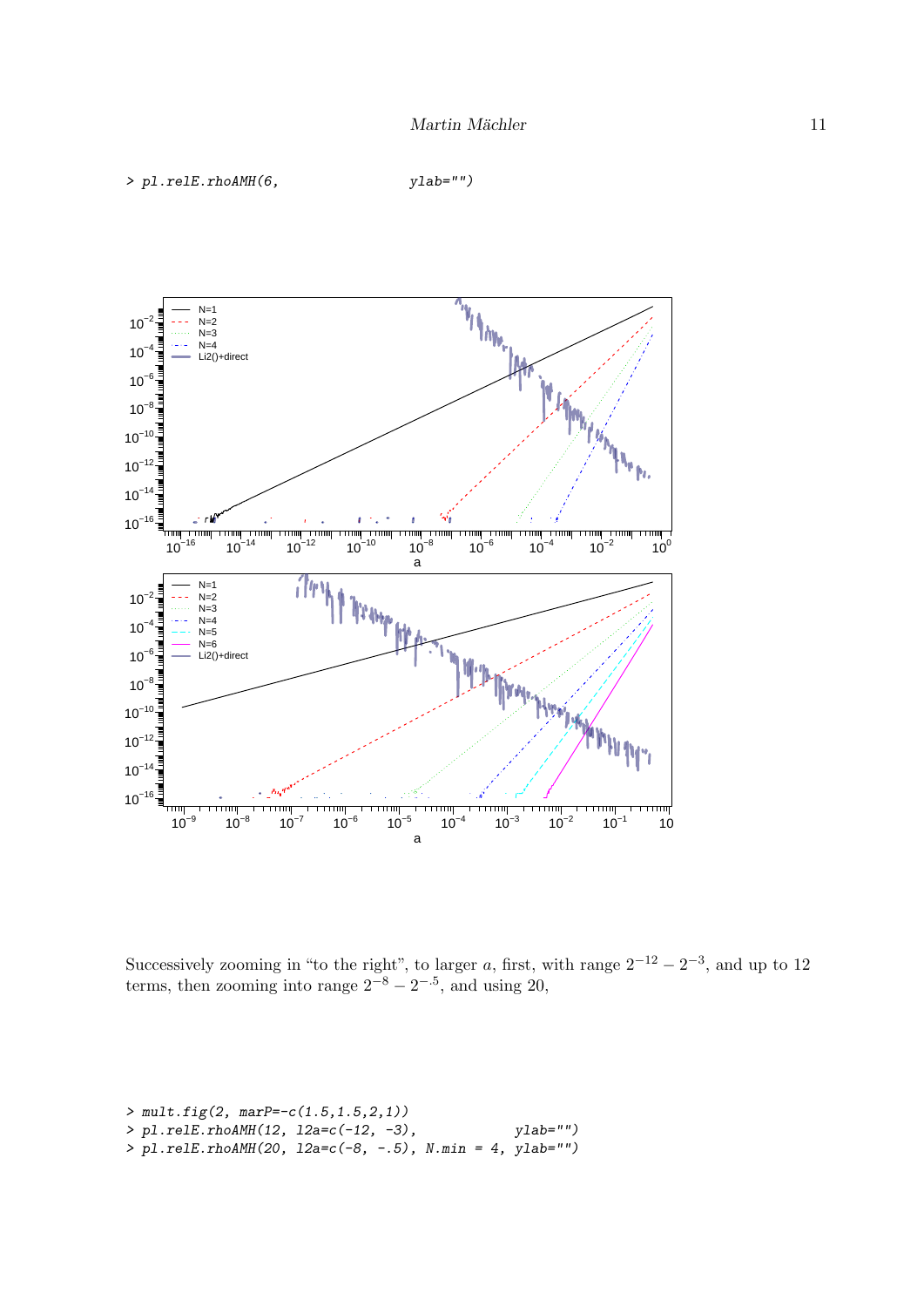

The next one is "just for fun", to see if there is consistency when  $N \to N_\infty$ , i.e., our N.inf = 50, and not shown here:

 $> par(op); p1. relE.rhoAMH(40, 12a=c(-5, -.5), N.min = 10)$ 

The following plots are now used to read off the final cutoff used for the (hidden) .rhoAmhCopula() function in package copula which underlies rho(amhCopula(.)):

```
> pl.relE.rhoAMH(6)
> abline(v=1e-4, col="gray", lty=2)#-> N=2 cutoff
> abline(v=2e-3, col="gray", lty=2)#-> N=3 cutoff
```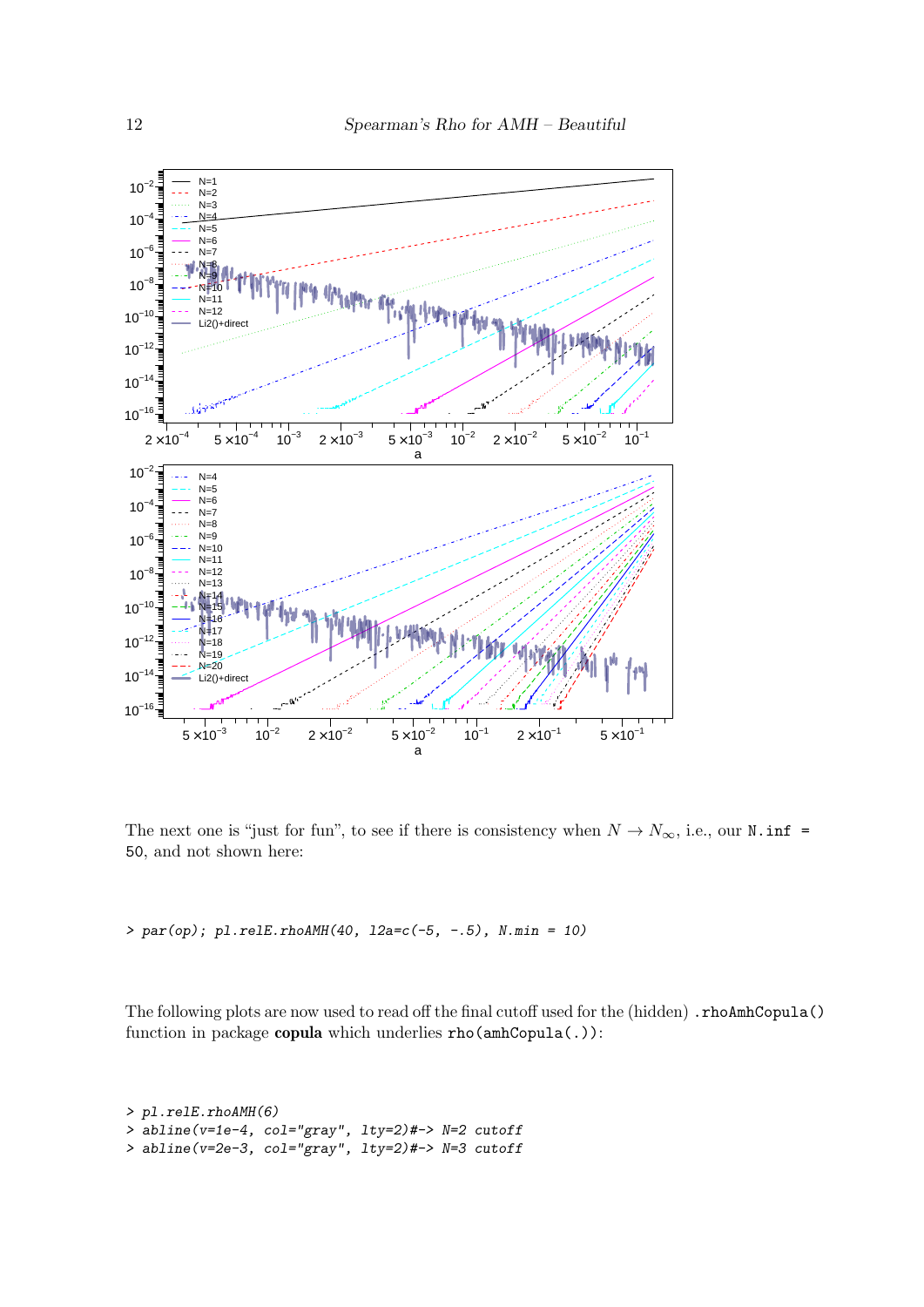

Consequently, the implementation in copula is

```
> copula ::: .rhoAmhCopula
function (a)
{
    if (is.na(a))
        return(a)
    aa \leftarrow abs(a)if (aa < 7e-16)
        a/3
    else if (aa < 1e-04)
        a/3 * (1 + a/4)else if (aa < 0.002)
```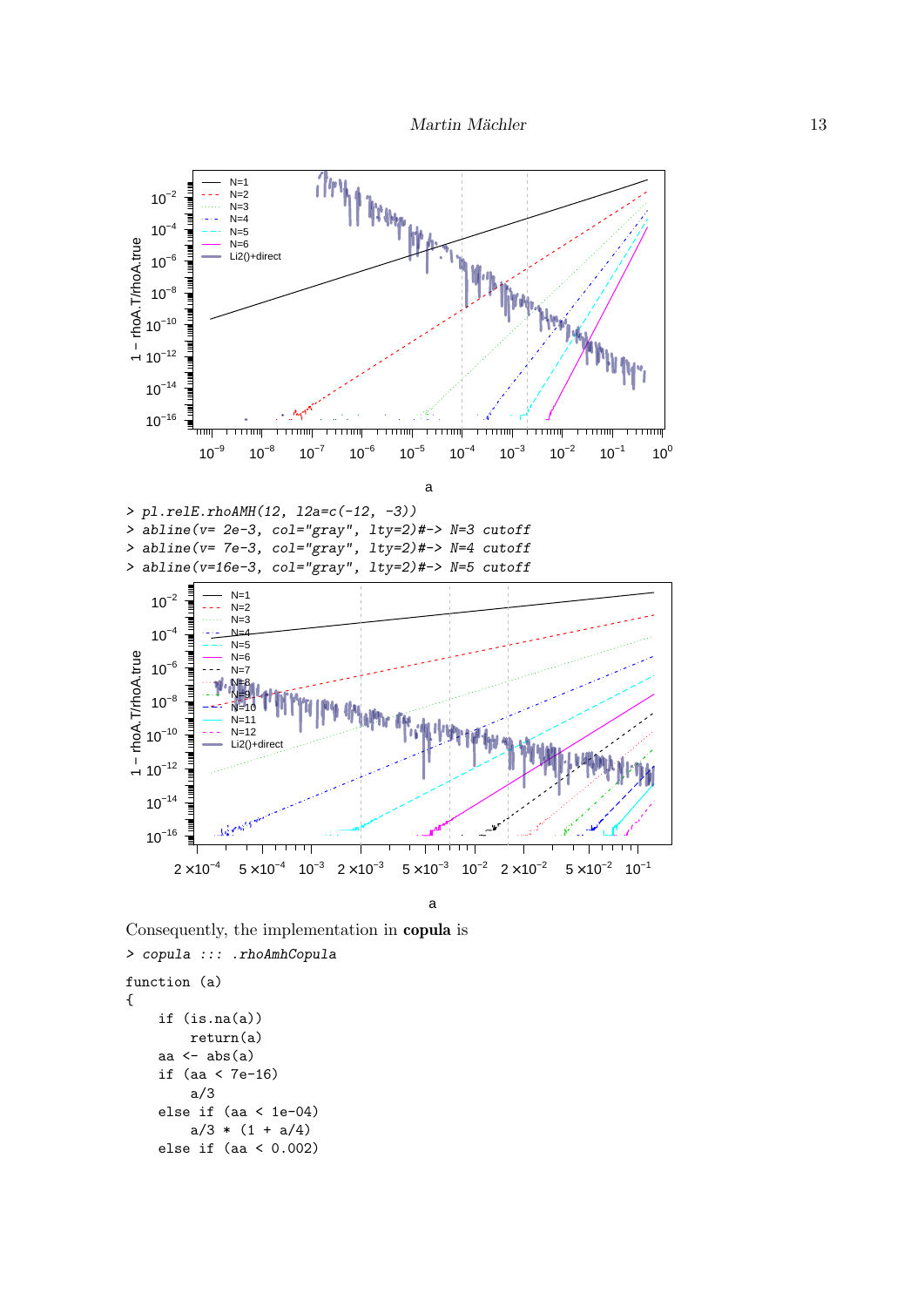```
a * (1/3 + a * (1/12 + a * 3/100))else if (aa < 0.007)
        a * (1/3 + a * (1/12 + a * (3/100 + a/75)))else if (aa < 0.016)
        a * (1/3 + a * (1/12 + a * (3/100 + a * (1/75 + a/147))))else {
        3/a * (4 * (1 + 1/a) * dilog(a) - (if (a < 1))8 * (1/a - 1) * log1p(-a)else 0) - (a + 12))
    }
}
```
visualized on its full range  $[-1, 1]$ ,

```
> rhoAMH <- Vectorize(copula:::.rhoAmhCopula)
> curve(rhoAMH, n=1025, -1, 1, ylim= c(-1,1), xlab = quote(theta),
        ylab="", col="tomato", lwd=2, las=1)
> abline(0, 1/3, lty=2, col=(adjustcolor(c2 <- "orange2", 2/3)))
> curve(x/3*(1+x/4), lty=2, col=(adjustcolor(c3 <- "blue", 1/2)),
         -1.1, 1.1, add = TRUE; x. <- .65
> text(.4 , .3 , quote(rho[plain(AMH)](theta)),col="tomato")
> text(.88, .23, quote(y == theta/3), col=c2)
> text(.7, .05, quote(y == \theta/3*(1+\theta)), col=adjustcolor(c3, 1/2))
> segments(.55, .10, x., x./3*(1+x./4), lty="82", col=adjustcolor(c3, 1/2))
> abline(h=0,v=0, lty=3); rect(-1, -1, 1, 1, 1, 1, v=3)
```


θ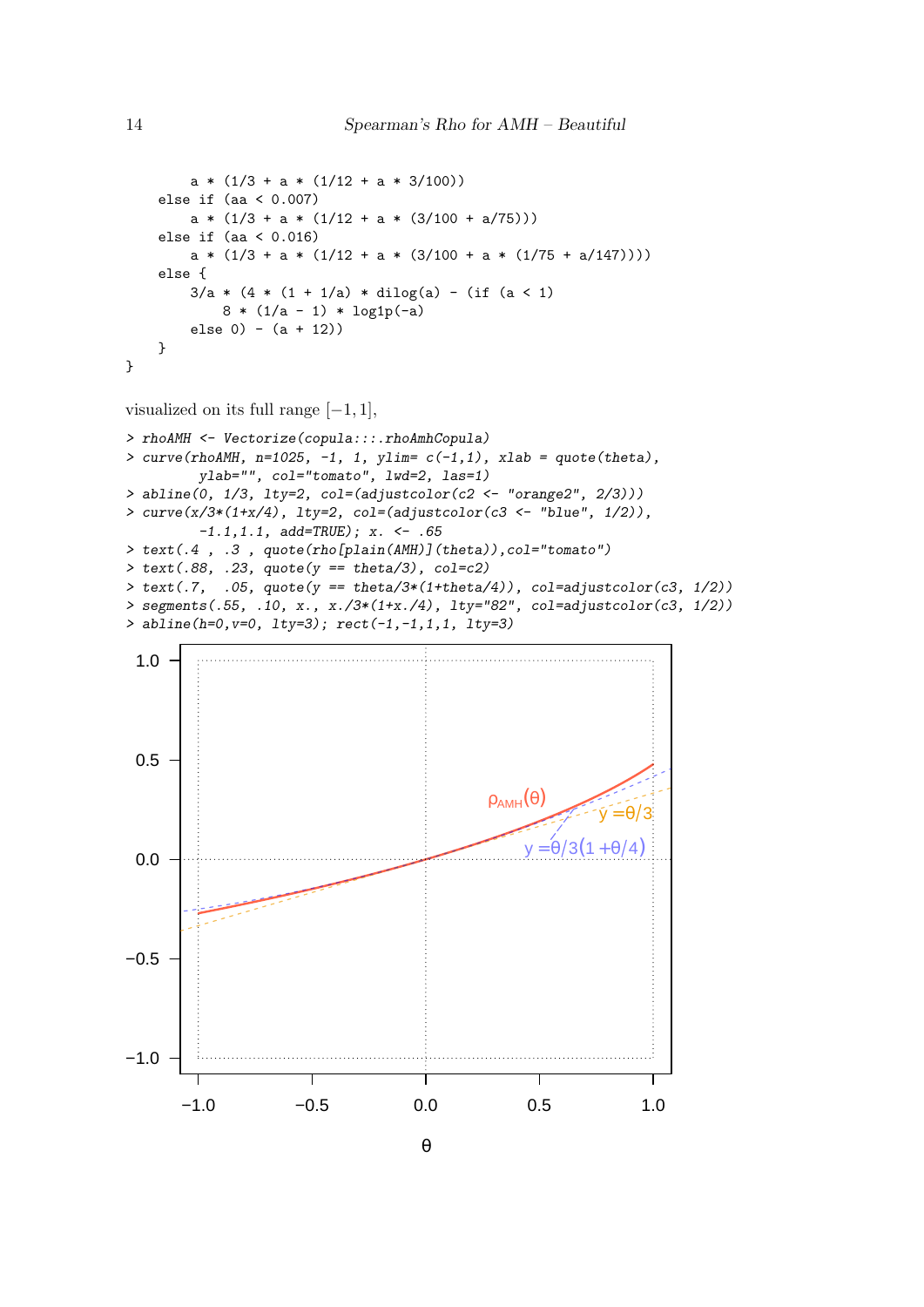Finally, we may add some simple tests, that the **copula** package's rho( $\langle \text{amhCopula>}\rangle$ , \*) did not fulfill because of the notorious cancellations, previously. Note that in fact, we are only looking at very small (positive)  $\theta$ , and checking that already the *first* two order series approximations,

$$
\rho_{\rm AMH}(\theta) \approx \frac{\theta}{3} (1 + \frac{\theta}{4}) \approx \theta/3 \tag{13}
$$

are all already good approximations or very accurate, depending on  $|\theta|$ :

```
> t0 <- seq(-1,1, by=2^-8)[1:512]
> t1 \leftarrow seq(-1/2, 1/2, by = 2^{\sim}-8)> th < -10^{\degree}-(6:99); i < -11:9> rth <- rhoAMH(th)
> stopifnot(all.equal(rhoAMH(1), 4*pi^2 - 39, tol = 8e-15),# <- gave NaN
             all.equal(rhoAMH(t0), t0/3 * (1 + t0/4), t01 = 0.06),
             all.equal(rhoAMH(t1), t1/3 * (1 + t1/4), tol = 1/85),
             all.equal(rth, th / 3 * (1 + th/4), tol = 1e-15),
             all.equal(rth, th / 3, tol = 1e-6),
             all.equal(rth[i], th[i]/3, tol = 6e-16)
> th < -10^-(16:307)
> stopifnot(all.equal(th/3, rhoAMH(th), tol=4e-16),
             rho(\text{amhCopula}(0, \text{use.index}) = 0)
```
#### Session Information

```
> toLatex(sessionInfo(), locale=FALSE)
```
- R version 3.6.3 (2020-02-29), x86\_64-pc-linux-gnu
- Running under: Debian GNU/Linux bullseye/sid
- Matrix products: default
- BLAS: /srv/R/R-patched/build.20-04-27/lib/libRblas.so
- LAPACK: /srv/R/R-patched/build.20-04-27/lib/libRlapack.so
- Base packages: base, datasets, grDevices, graphics, grid, methods, parallel, splines, stats, stats4, tools, utils
- Other packages: Rmpfr 0.8-1, VGAM 1.1-3, abind 1.4-5, bbmle 1.0.23.1, copula 1.0-0, gmp 0.5-14, gridExtra 2.3, gsl 2.1-6, lattice 0.20-41, mev 1.13.1, qrng 0.0-7, randtoolbox 1.30.1, rngWELL 0.10-6, rugarch 1.4-2, sfsmisc 1.1-7
- Loaded via a namespace (and not attached): ADGofTest 0.3, DistributionUtils 0.6-0, GeneralizedHyperbolic 0.8-4, KernSmooth 2.23-17, MASS 7.3-51.6, Matrix 1.2-18, Rcpp 1.0.4.6, Rsolnp 1.16, Runuran 0.30, SkewHyperbolic 0.4-0, TruncatedNormal 2.2, alabama 2015.3-1, bdsmatrix 1.3-4, boot 1.3-25, compiler 3.6.3, evaluate 0.14, evd 2.3-3, expm 0.999-4, gtable 0.3.0, highr 0.8, knitr 1.28, ks 1.11.7, magrittr 1.5, markdown 1.1, mclust 5.4.6, mime 0.9, mvtnorm 1.1-0, nleqslv 3.3.2, nloptr 1.2.2.1, numDeriv 2016.8-1.1, partitions 1.9-22, pcaPP 1.9-73, polynom 1.4-0, pspline 1.0-18, spd 2.0-1, stabledist 0.7-1, stringi 1.4.6, stringr 1.4.0, truncnorm 1.0-8, xfun 0.14, xts 0.12-0, zoo 1.8-8